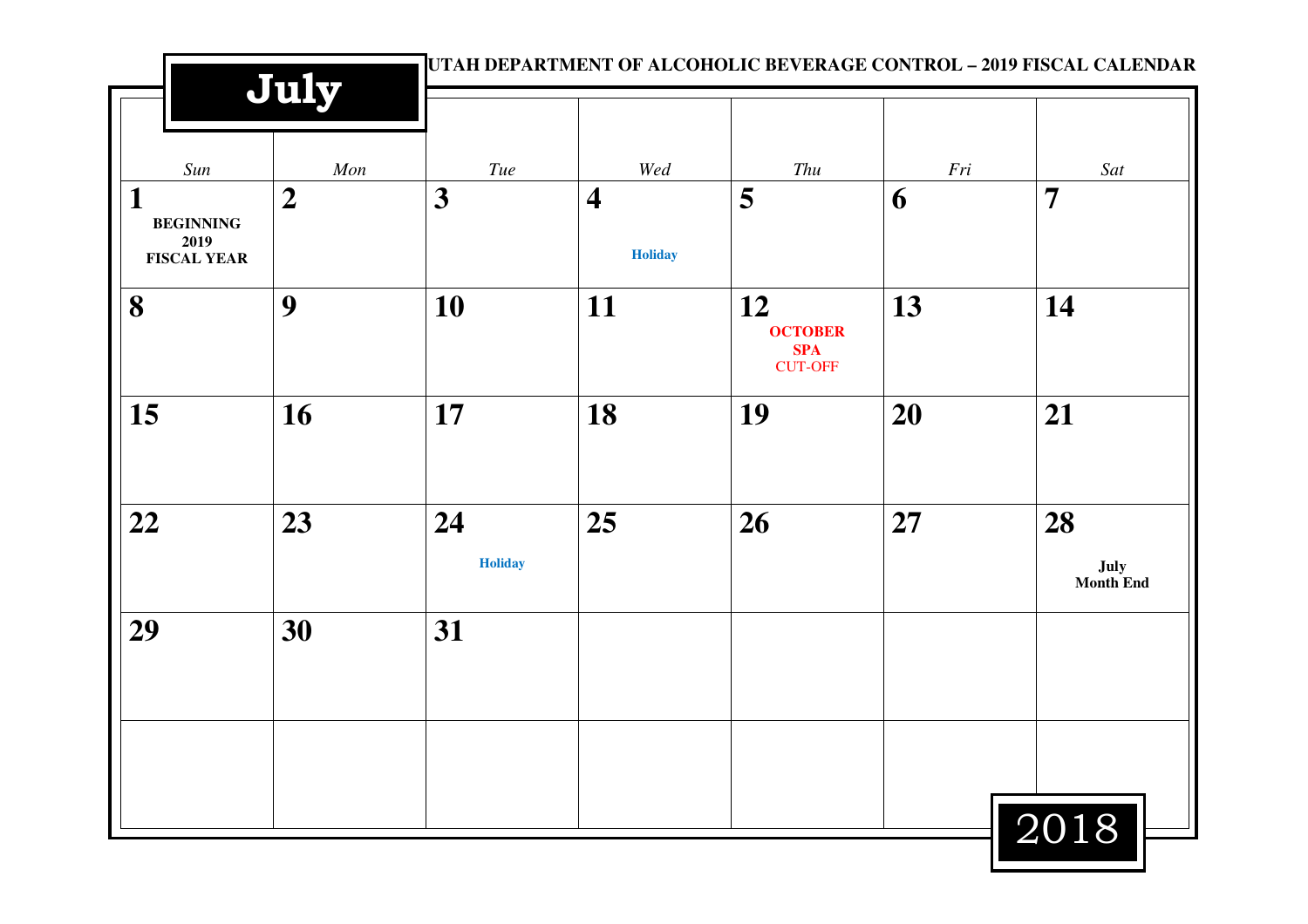|     | <b>August</b> |                |              |                                                                               | UTAH DEPARTMENT OF ALCOHOLIC BEVERAGE CONTROL - 2019 FISCAL CALENDAR |                         |  |
|-----|---------------|----------------|--------------|-------------------------------------------------------------------------------|----------------------------------------------------------------------|-------------------------|--|
| Sun | Mon           | Tue            | Wed          | Thu                                                                           | Fri                                                                  | Sat                     |  |
|     |               |                | $\mathbf{1}$ | $\boldsymbol{2}$                                                              | 3                                                                    | $\overline{\mathbf{4}}$ |  |
| 5   | 6             | $\overline{7}$ | 8            | 9                                                                             | 10                                                                   | 11                      |  |
| 12  | 13            | 14             | 15           | 16<br>"GENERAL"<br><b>ITEMS</b><br><b>NOVEMBER</b><br>PRICE CHANGE<br>$&$ SPA | 17                                                                   | 18                      |  |
| 19  | 20            | 21             | 22           | <b>CUT-OFF</b><br>23                                                          | 24                                                                   | 25                      |  |
| 26  | 27            | 28             | 29           | 30                                                                            | 31                                                                   |                         |  |
|     |               |                |              |                                                                               |                                                                      | 2018                    |  |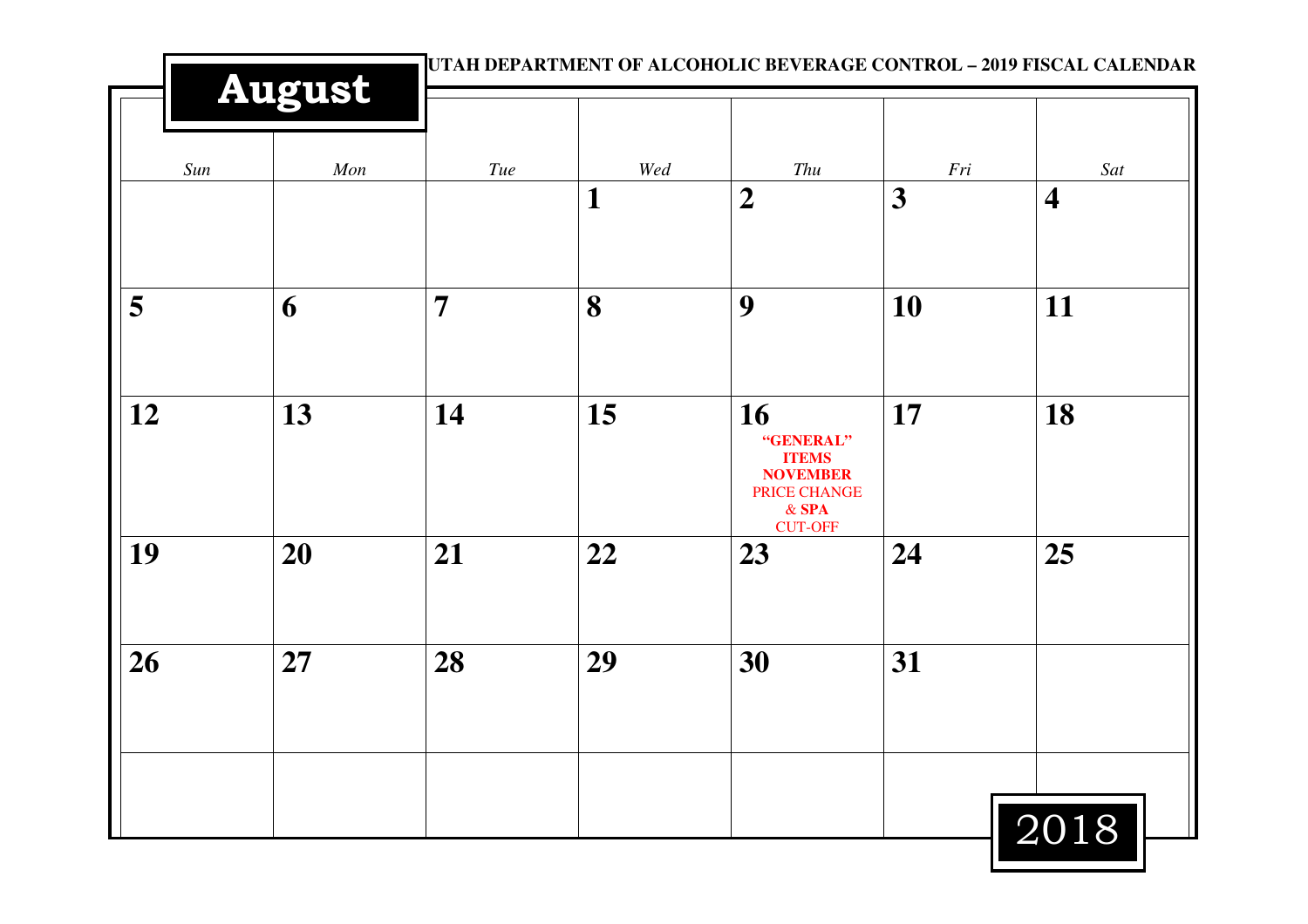|                  | September           |                         |     | UTAH DEPARTMENT OF ALCOHOLIC BEVERAGE CONTROL - 2019 FISCAL CALENDAR |                |                                     |
|------------------|---------------------|-------------------------|-----|----------------------------------------------------------------------|----------------|-------------------------------------|
| Sun              | Mon                 | Tue                     | Wed | Thu                                                                  | Fri            | Sat<br>$\mathbf{1}$                 |
|                  |                     |                         |     |                                                                      |                | <b>August</b><br><b>Month End</b>   |
| $\boldsymbol{2}$ | 3<br><b>Holiday</b> | $\overline{\mathbf{4}}$ | 5   | 6                                                                    | $\overline{7}$ | 8                                   |
| 9                | 10                  | 11                      | 12  | 13<br><b>DECEMBER</b><br><b>SPA</b><br><b>CUT-OFF</b>                | 14             | 15                                  |
| 16               | 17                  | 18                      | 19  | <b>20</b>                                                            | 21             | 22                                  |
| 23               | 24                  | 25                      | 26  | 27                                                                   | 28             | 29<br>September<br><b>Month End</b> |
| 30               |                     |                         |     |                                                                      |                |                                     |
|                  |                     |                         |     |                                                                      |                | 2018                                |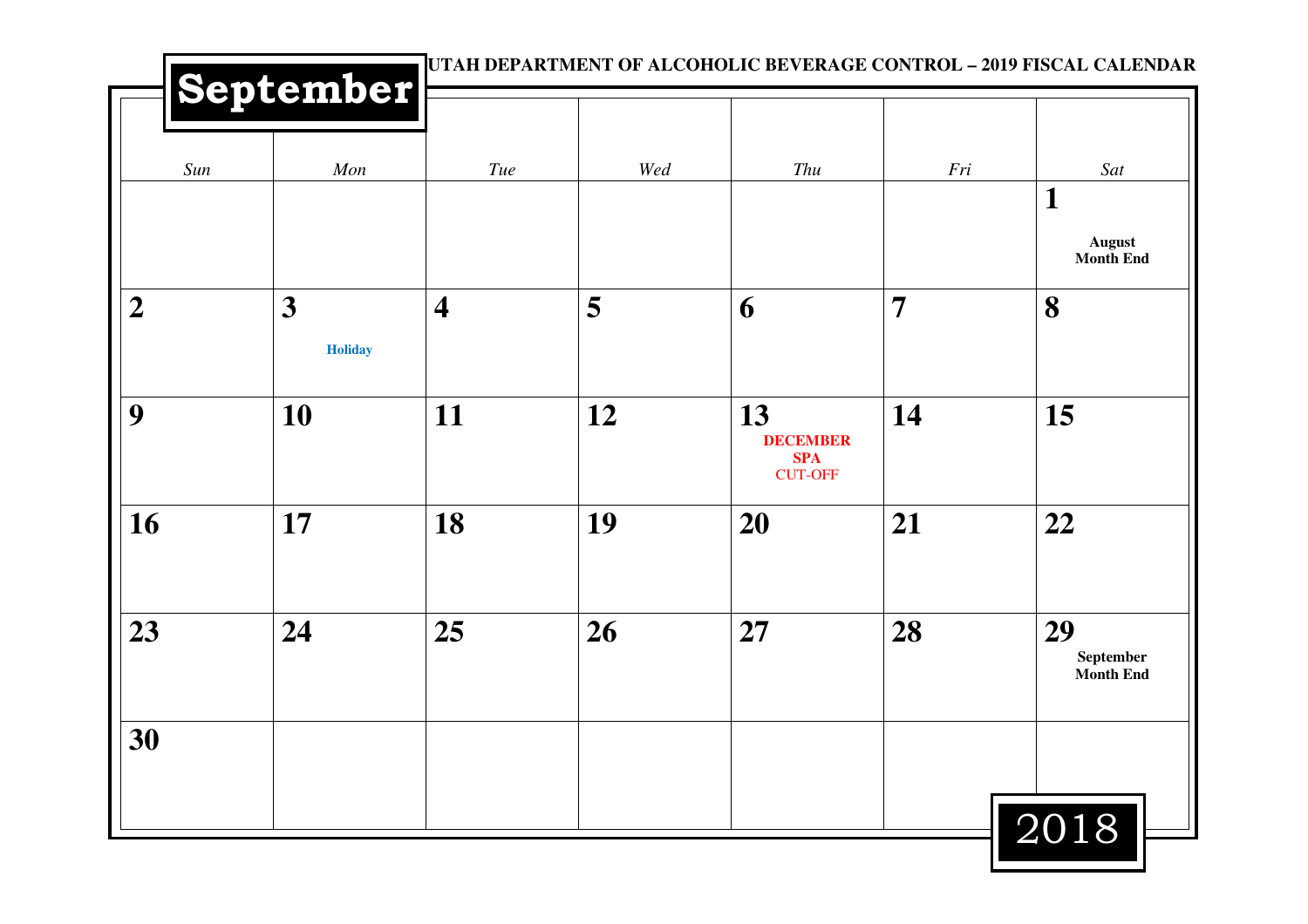|                | October             | UTAH DEPARTMENT OF ALCOHOLIC BEVERAGE CONTROL - 2019 FISCAL CALENDAR |     |                                                      |     |                                   |
|----------------|---------------------|----------------------------------------------------------------------|-----|------------------------------------------------------|-----|-----------------------------------|
| Sun            | Mon                 | $\mathit{True}$                                                      | Wed | Thu                                                  | Fri | Sat                               |
|                | $\mathbf{1}$        | $\boldsymbol{2}$                                                     | 3   | $\overline{\mathbf{4}}$                              | 5   | 6                                 |
| $\overline{7}$ | 8<br><b>Holiday</b> | 9                                                                    | 10  | 11<br><b>JANUARY</b><br><b>SPA</b><br><b>CUT-OFF</b> | 12  | 13                                |
| 14             | 15                  | 16                                                                   | 17  | 18                                                   | 19  | 20                                |
| 21             | 22                  | 23                                                                   | 24  | 25                                                   | 26  | 27<br>October<br><b>Month End</b> |
| 28             | 29                  | 30                                                                   | 31  |                                                      |     |                                   |
|                |                     |                                                                      |     |                                                      |     |                                   |
|                |                     |                                                                      |     |                                                      |     | 2018                              |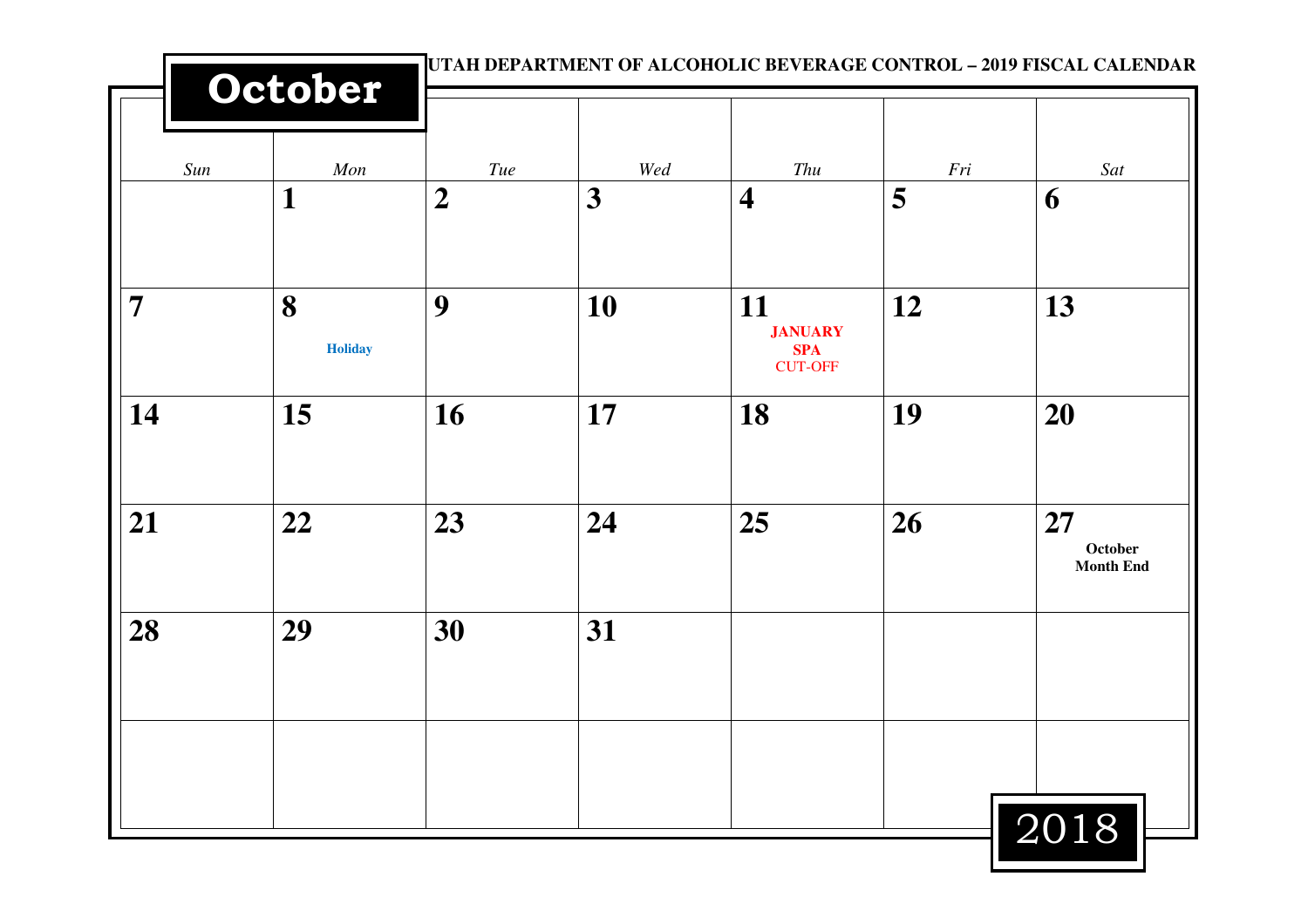|                         | <b>November</b>                         |     |                |                                                                             | UTAH DEPARTMENT OF ALCOHOLIC BEVERAGE CONTROL - 2019 FISCAL CALENDAR |          |  |
|-------------------------|-----------------------------------------|-----|----------------|-----------------------------------------------------------------------------|----------------------------------------------------------------------|----------|--|
| Sun                     | Mon                                     | Tue | Wed            | Thu<br>$\mathbf 1$                                                          | Fri<br>$\overline{2}$                                                | Sat<br>3 |  |
| $\overline{\mathbf{4}}$ | 5                                       | 6   | $\overline{7}$ | 8                                                                           | 9                                                                    | 10       |  |
| 11<br><b>Holiday</b>    | 12<br><b>Holiday</b><br><b>Observed</b> | 13  | 14             | 15<br>"GENERAL"<br><b>ITEMS</b><br><b>FEBRUARY</b><br>PRICE CHANGE<br>& SPA | 16                                                                   | 17       |  |
| 18                      | 19                                      | 20  | 21             | <b>CUT-OFF</b><br>22<br><b>Holiday</b>                                      | 23                                                                   | 24       |  |
| 25                      | 26                                      | 27  | 28             | 29                                                                          | 30                                                                   |          |  |
|                         |                                         |     |                |                                                                             |                                                                      | 2018     |  |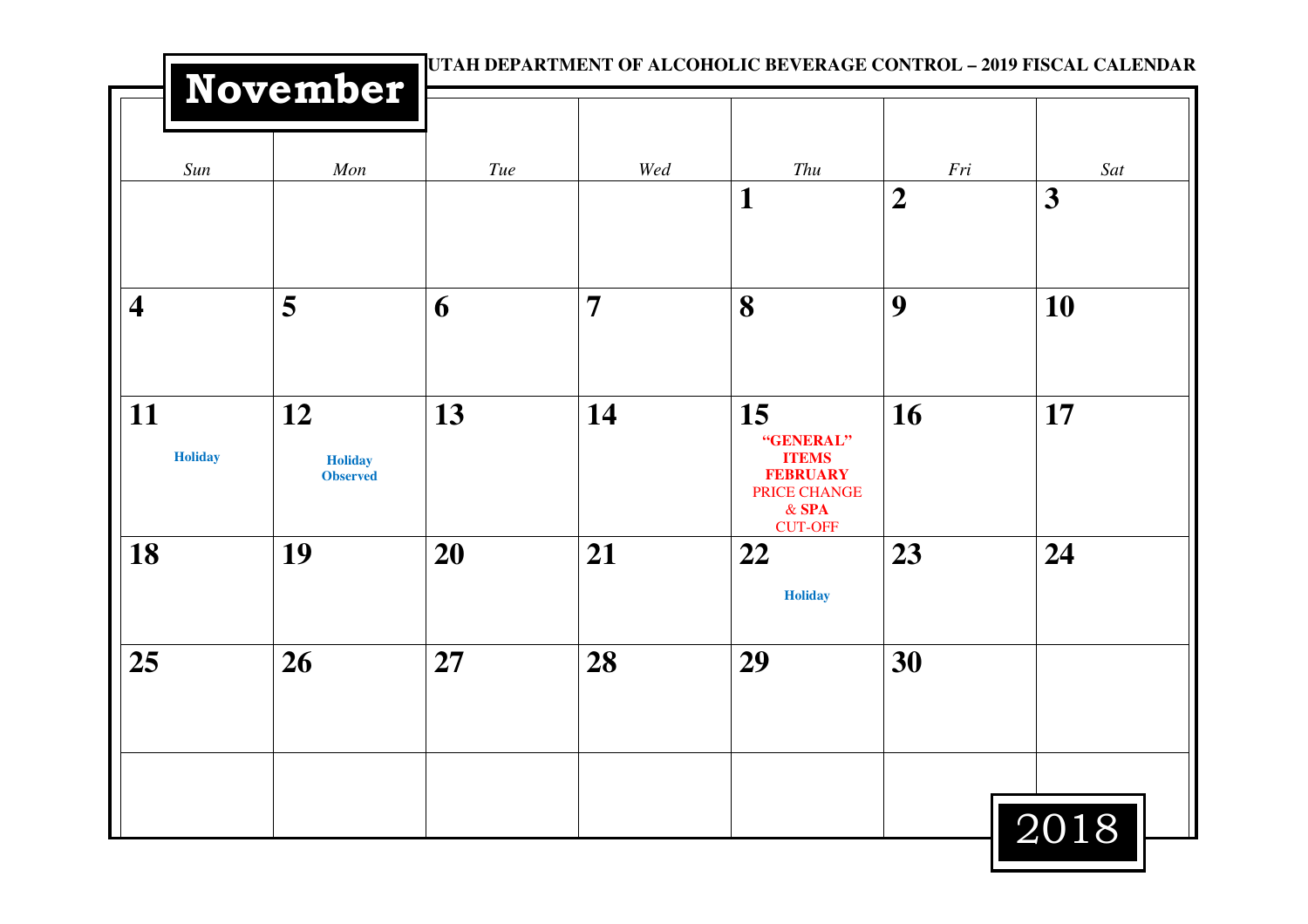| December       |                  |                         | UTAH DEPARTMENT OF ALCOHOLIC BEVERAGE CONTROL - 2019 FISCAL CALENDAR |                                                    |                |                                                    |
|----------------|------------------|-------------------------|----------------------------------------------------------------------|----------------------------------------------------|----------------|----------------------------------------------------|
| Sun            | Mon              | Tue                     | Wed                                                                  | Thu                                                | Fri            | Sat<br>$\mathbf 1$<br>November<br><b>Month End</b> |
| $\overline{2}$ | $\boldsymbol{3}$ | $\overline{\mathbf{4}}$ | 5                                                                    | 6                                                  | $\overline{7}$ | 8                                                  |
| 9              | 10               | 11                      | 12                                                                   | 13<br><b>MARCH</b><br><b>SPA</b><br><b>CUT-OFF</b> | 14             | 15                                                 |
| 16             | 17               | 18                      | 19                                                                   | <b>20</b>                                          | 21             | 22                                                 |
| 23             | 24               | 25<br><b>Holiday</b>    | 26                                                                   | 27                                                 | 28             | 29<br><b>December</b><br><b>Month End</b>          |
| 30             | 31               |                         |                                                                      |                                                    |                |                                                    |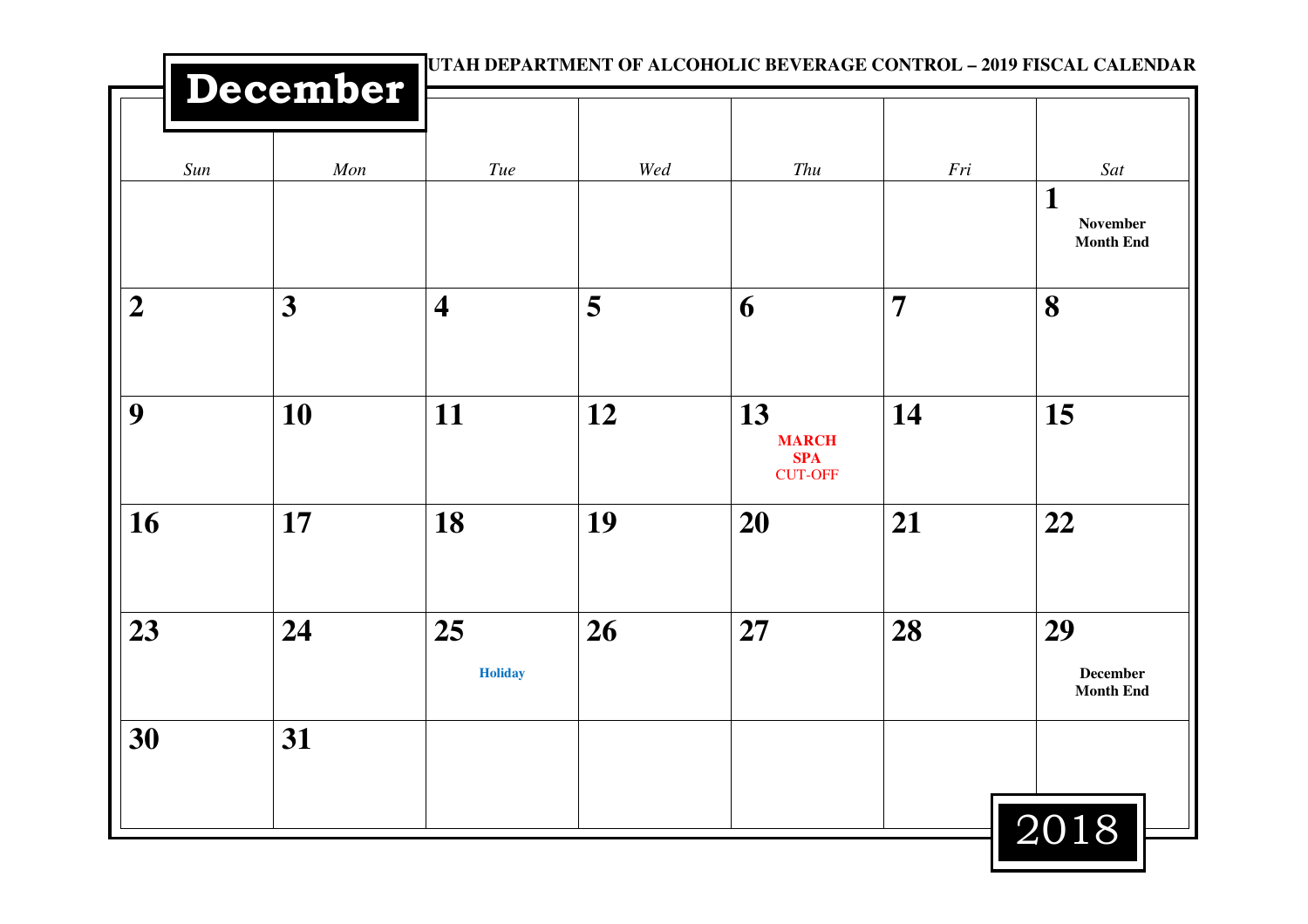|     | January              |                     |                  |                                                    |                         | UTAH DEPARTMENT OF ALCOHOLIC BEVERAGE CONTROL - 2019 FISCAL CALENDAR |  |
|-----|----------------------|---------------------|------------------|----------------------------------------------------|-------------------------|----------------------------------------------------------------------|--|
| Sun | Mon                  | Tue                 | $W\!ed$          | Thu                                                | Fri                     | Sat                                                                  |  |
|     |                      | 1<br><b>Holiday</b> | $\boldsymbol{2}$ | 3                                                  | $\overline{\mathbf{4}}$ | 5                                                                    |  |
| 6   | $\overline{7}$       | 8                   | 9                | 10                                                 | 11                      | 12                                                                   |  |
| 13  | 14                   | 15                  | 16               | 17<br><b>APRIL</b><br><b>SPA</b><br><b>CUT-OFF</b> | 18                      | 19                                                                   |  |
| 20  | 21<br><b>Holiday</b> | 22                  | 23               | 24                                                 | 25                      | 26                                                                   |  |
| 27  | 28                   | 29                  | 30               | 31                                                 |                         |                                                                      |  |
|     |                      |                     |                  |                                                    |                         |                                                                      |  |
|     |                      |                     |                  |                                                    |                         | 2019                                                                 |  |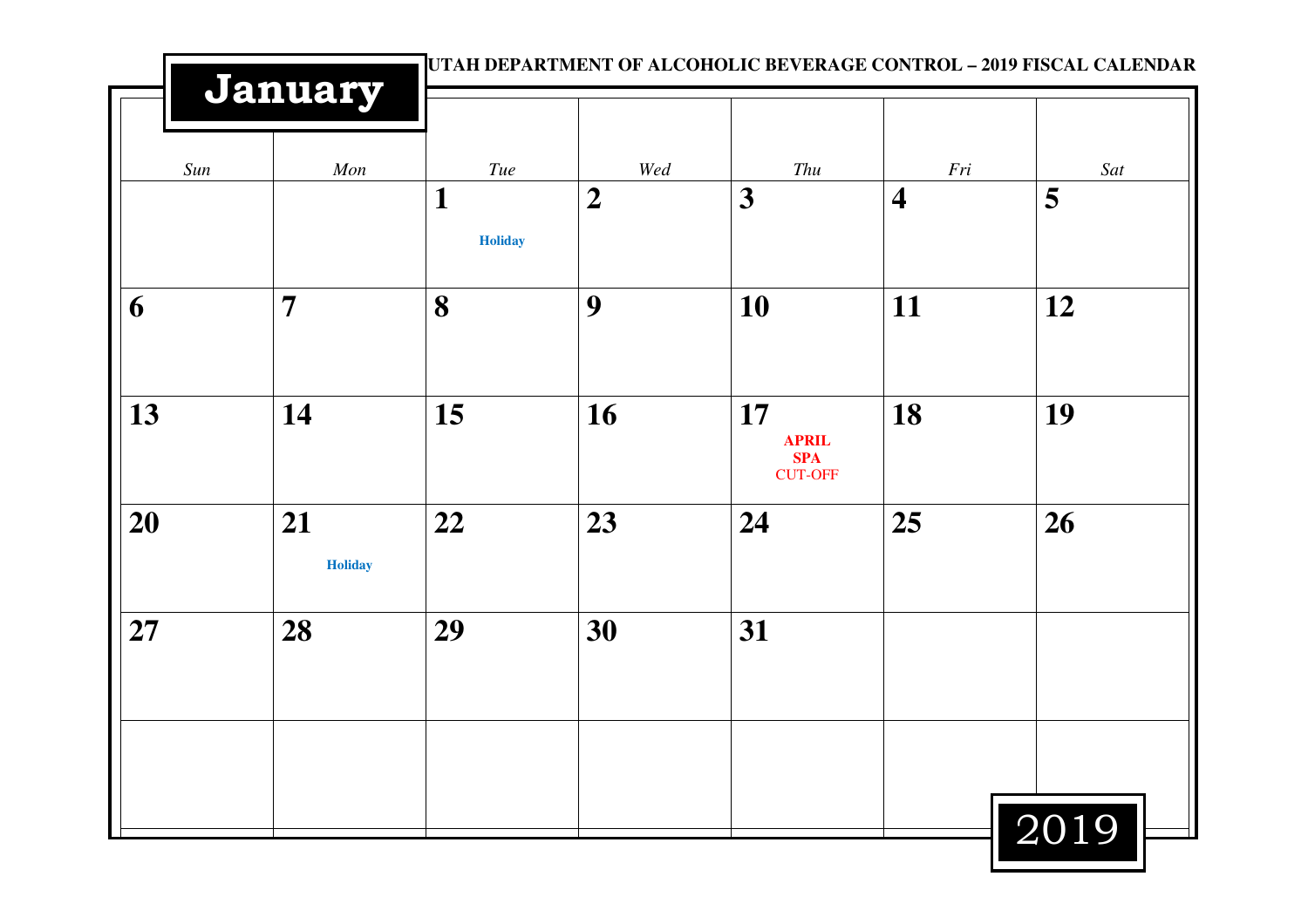|     | <b>February</b>         |     | UTAH DEPARTMENT OF ALCOHOLIC BEVERAGE CONTROL - 2019 FISCAL CALENDAR |                                                                          |                     |                                  |  |  |
|-----|-------------------------|-----|----------------------------------------------------------------------|--------------------------------------------------------------------------|---------------------|----------------------------------|--|--|
| Sun | Mon                     | Tue | Wed                                                                  | Thu                                                                      | Fri<br>$\mathbf{1}$ | Sat<br>$\overline{2}$            |  |  |
| 3   | $\overline{\mathbf{4}}$ | 5   | 6                                                                    | $\overline{7}$                                                           | 8                   | <b>January</b><br>Month End<br>9 |  |  |
| 10  | 11                      | 12  | 13                                                                   | 14<br>"GENERAL"<br><b>ITEMS</b><br><b>MAY</b><br>PRICE CHANGE<br>$&$ SPA | 15                  | 16                               |  |  |
| 17  | 18<br><b>Holiday</b>    | 19  | 20                                                                   | <b>CUT-OFF</b><br>21                                                     | 22                  | 23                               |  |  |
| 24  | 25                      | 26  | 27                                                                   | 28                                                                       |                     |                                  |  |  |
|     |                         |     |                                                                      |                                                                          |                     | 2019                             |  |  |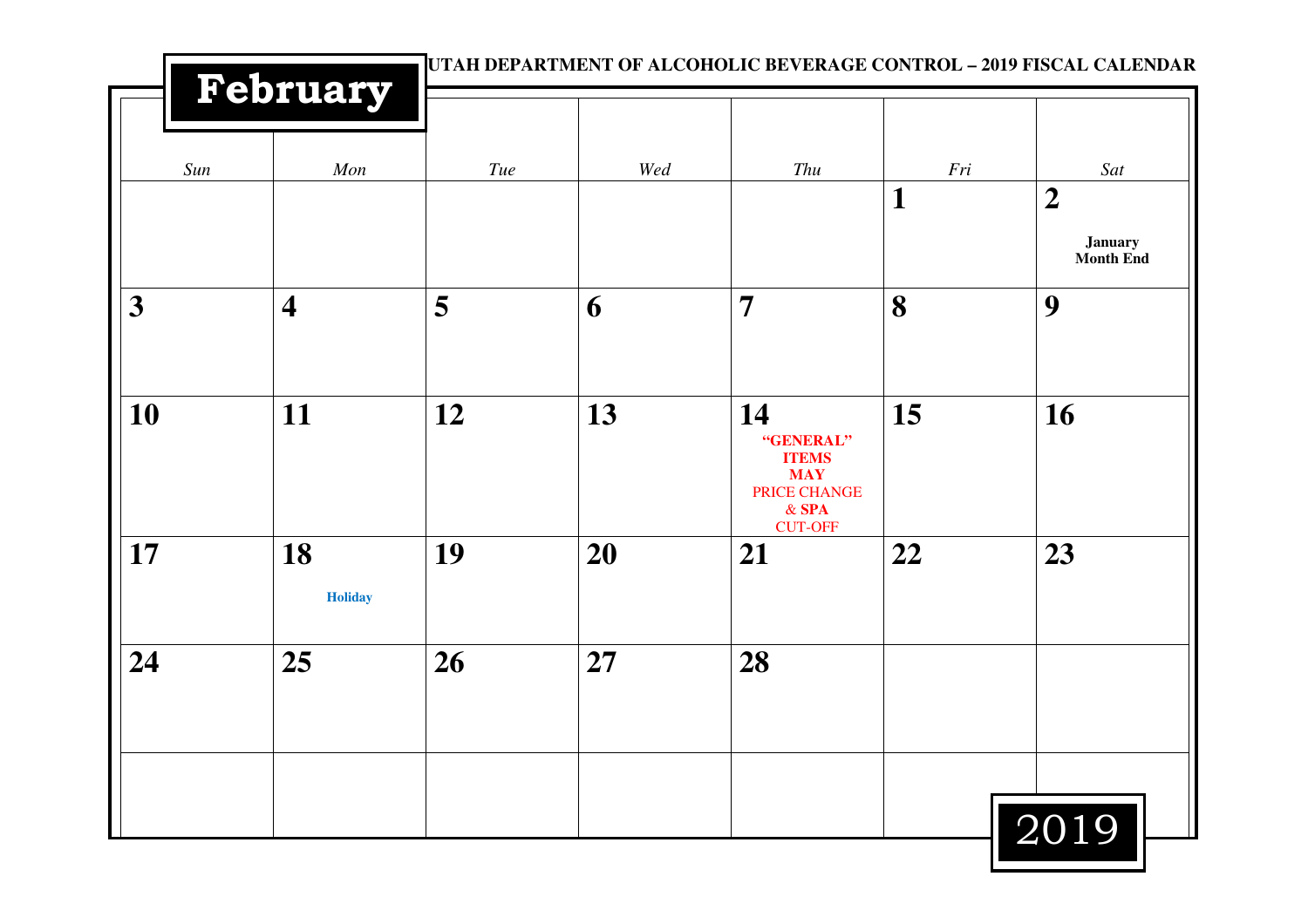| <b>March</b>            |                         |                 |     |                                                   |                | UTAH DEPARTMENT OF ALCOHOLIC BEVERAGE CONTROL - 2019 FISCAL CALENDAR |  |
|-------------------------|-------------------------|-----------------|-----|---------------------------------------------------|----------------|----------------------------------------------------------------------|--|
| Sun                     | Mon                     | $\mathit{True}$ | Wed | Thu                                               | $\mathit{Fri}$ | Sat                                                                  |  |
|                         |                         |                 |     |                                                   | 1              | $\boldsymbol{2}$<br>February<br><b>Month End</b>                     |  |
| $\overline{\mathbf{3}}$ | $\overline{\mathbf{4}}$ | 5               | 6   | $\overline{7}$                                    | 8              | 9                                                                    |  |
| 10                      | 11                      | 12              | 13  | 14<br><b>JUNE</b><br><b>SPA</b><br><b>CUT-OFF</b> | 15             | 16                                                                   |  |
| 17                      | 18                      | 19              | 20  | 21                                                | 22             | 23                                                                   |  |
| 24                      | 25                      | 26              | 27  | 28                                                | 29             | 30<br>March<br><b>Month End</b>                                      |  |
| 31                      |                         |                 |     |                                                   |                | 2019                                                                 |  |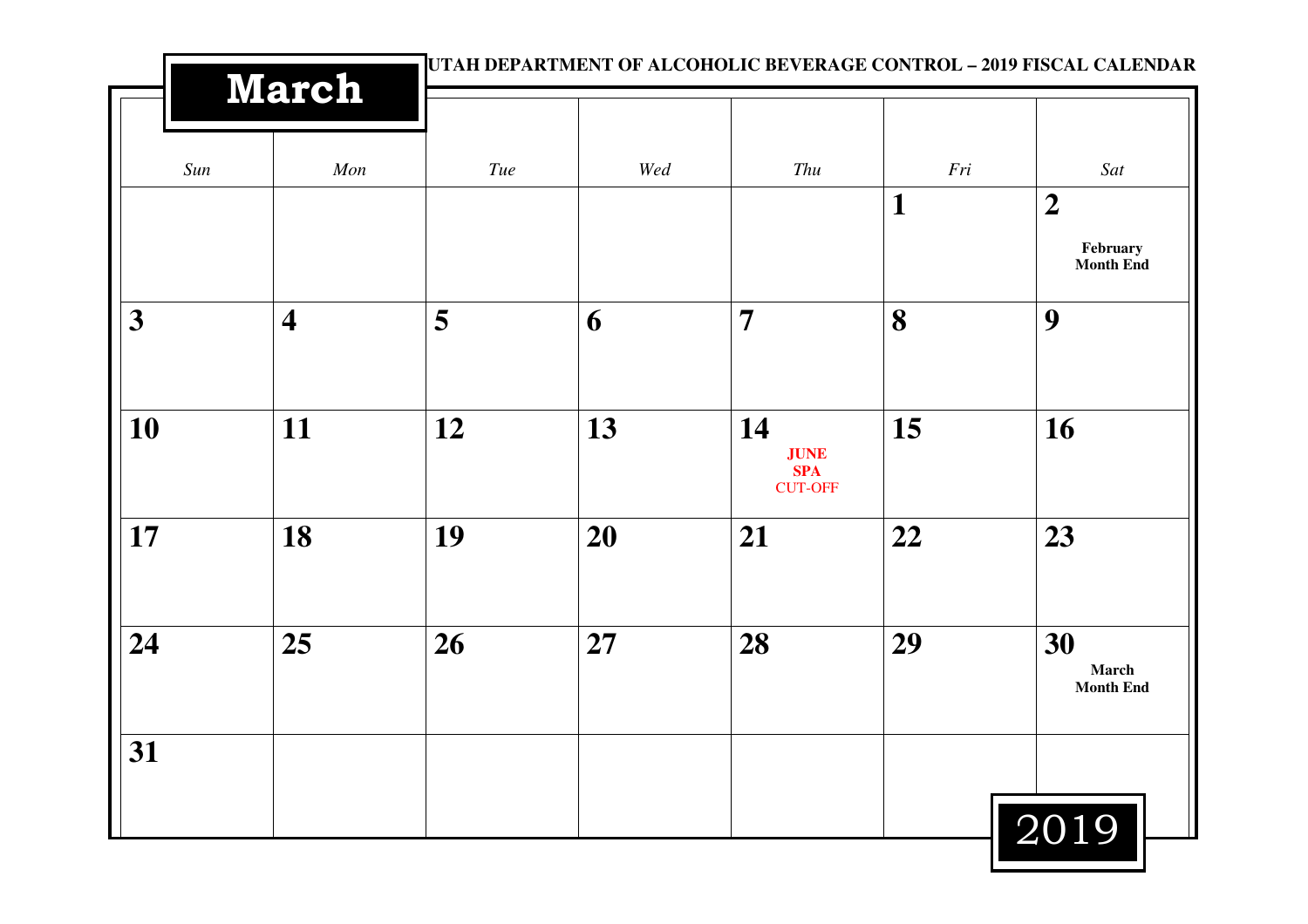|                | <b>April</b> |                  | UTAH DEPARTMENT OF ALCOHOLIC BEVERAGE CONTROL - 2019 FISCAL CALENDAR |                                                   |     |                          |  |
|----------------|--------------|------------------|----------------------------------------------------------------------|---------------------------------------------------|-----|--------------------------|--|
| Sun            | Mon          | $\mathit{True}$  | Wed                                                                  | Thu                                               | Fri | Sat                      |  |
|                | $\mathbf{1}$ | $\boldsymbol{2}$ | 3                                                                    | $\overline{\mathbf{4}}$                           | 5   | 6                        |  |
| $\overline{7}$ | 8            | 9                | 10                                                                   | 11<br><b>JULY</b><br><b>SPA</b><br><b>CUT-OFF</b> | 12  | 13                       |  |
| 14             | 15           | 16               | 17                                                                   | 18                                                | 19  | 20                       |  |
| 21             | 22           | 23               | 24                                                                   | 25                                                | 26  | 27<br>April<br>Month End |  |
| 28             | 29           | 30               |                                                                      |                                                   |     |                          |  |
|                |              |                  |                                                                      |                                                   |     |                          |  |
|                |              |                  |                                                                      |                                                   |     | 2019                     |  |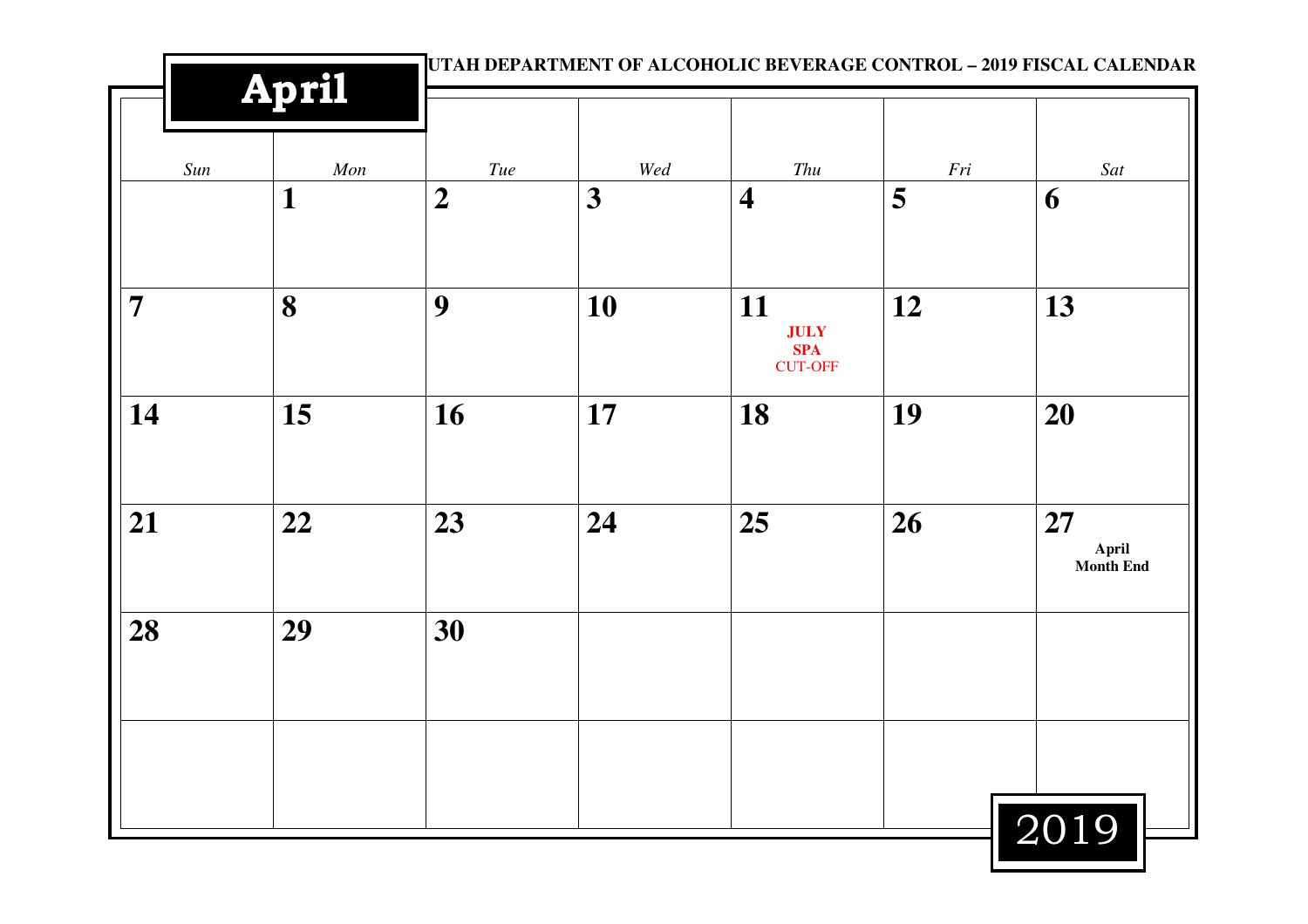|     | <b>May</b>           |                |              |                                                                             | UTAH DEPARTMENT OF ALCOHOLIC BEVERAGE CONTROL - 2019 FISCAL CALENDAR |                         |  |
|-----|----------------------|----------------|--------------|-----------------------------------------------------------------------------|----------------------------------------------------------------------|-------------------------|--|
| Sun | Mon                  | Tue            | Wed          | Thu                                                                         | $\mathit{Fri}$                                                       | Sat                     |  |
|     |                      |                | $\mathbf{1}$ | $\overline{2}$                                                              | 3                                                                    | $\overline{\mathbf{4}}$ |  |
| 5   | 6                    | $\overline{7}$ | 8            | 9                                                                           | 10                                                                   | 11                      |  |
| 12  | 13                   | 14             | 15           | 16<br>"GENERAL"<br><b>ITEMS</b><br><b>AUGUST</b><br>PRICE CHANGE<br>$&$ SPA | 17                                                                   | 18                      |  |
| 19  | 20                   | 21             | 22           | <b>CUT-OFF</b><br>23                                                        | 24                                                                   | 25                      |  |
| 26  | 27<br><b>Holiday</b> | 28             | 29           | 30                                                                          | 31                                                                   |                         |  |
|     |                      |                |              |                                                                             |                                                                      | 2019                    |  |